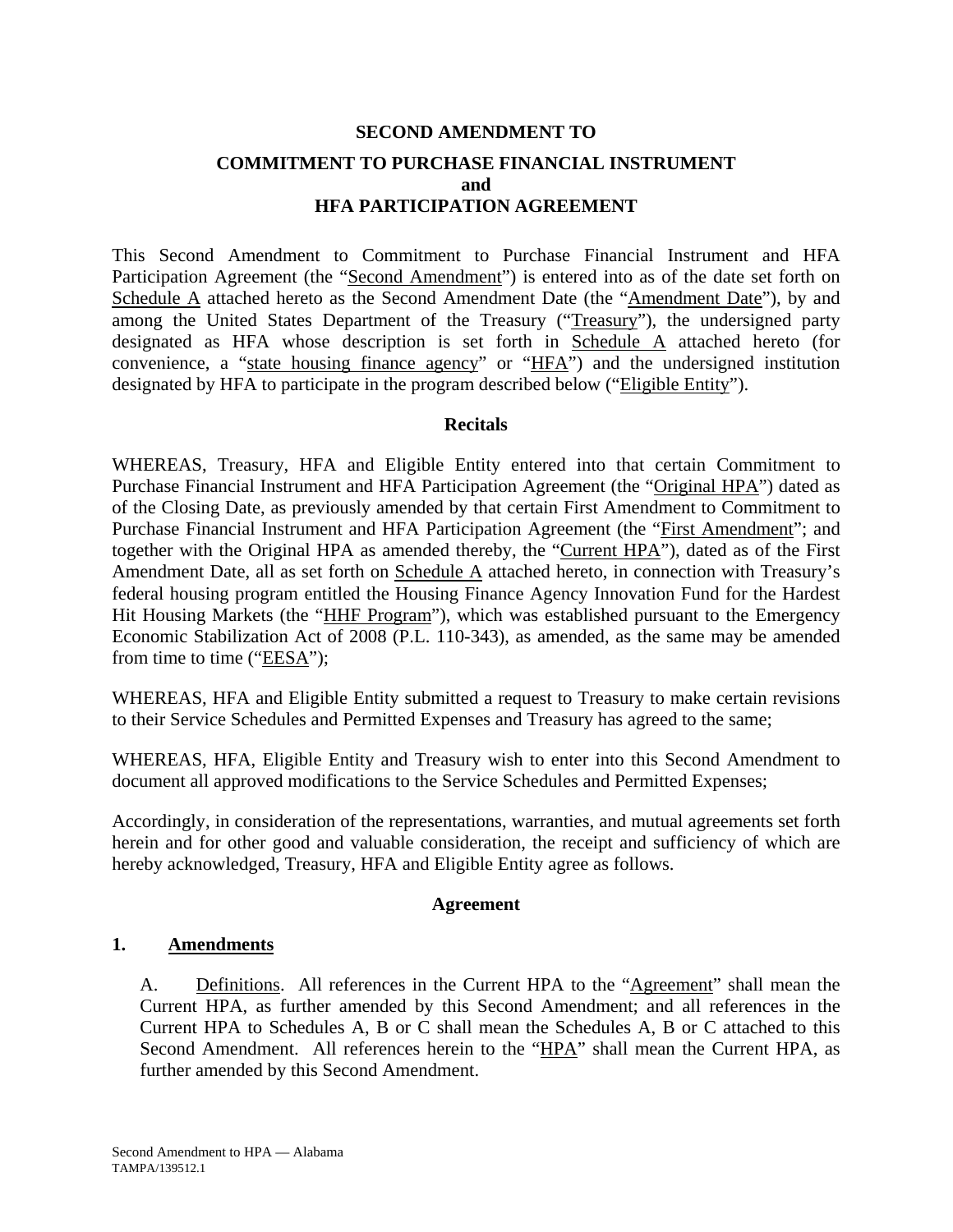B. Schedule A. Schedule A attached to the Current HPA is hereby deleted in its entirety and replaced with Schedule A attached to this Second Amendment.

C. Schedule B. Schedule B attached to the Current HPA is hereby deleted in its entirety and replaced with Schedule B attached to this Second Amendment.

D. Schedule C. Schedule C attached to the Current HPA is hereby deleted in its entirety and replaced with Schedule C attached to this Second Amendment.

## **2. Representations, Warranties and Covenants**

A. HFA and Eligible Entity. HFA and Eligible Entity, each for itself, make the following representations, warranties and covenants to Treasury and the truth and accuracy of such representations and warranties and compliance with and performance of such covenants are continuing obligations of HFA and Eligible Entity, each as to itself. In the event that any of the representations or warranties made herein cease to be true and correct or HFA or Eligible Entity breaches any of its covenants made herein, HFA or Eligible Entity, as the case may be, agrees to notify Treasury immediately and the same shall constitute an Event of Default under the HPA.

(1) HFA and Eligible Entity each hereby certifies, represents and warrants as of the date hereof that each of the representations and warranties of HFA or Eligible Entity, as applicable, contained in the HPA are true, correct, accurate and complete in all material respects as of the date hereof. All covenants of HFA or Eligible Entity, as applicable, contained in the HPA shall remain in full force and effect and neither HFA, nor Eligible Entity is in breach of any such covenant.

(2) Eligible Entity has the full corporate power and authority to enter into, execute, and deliver this Second Amendment and any other closing documentation delivered to Treasury in connection with this Second Amendment, and to perform its obligations hereunder and thereunder.

(3) HFA has the full legal power and authority to enter into, execute, and deliver this Second Amendment and any other closing documentation delivered to Treasury in connection with this Second Amendment, and to perform its obligations hereunder and thereunder.

## **3. Miscellaneous**

A. The recitals set forth at the beginning of this Second Amendment are true and accurate and are incorporated herein by this reference.

B. Capitalized terms used but not defined herein shall have the meanings ascribed to them in the HPA.

C. Any provision of the HPA that is determined to be prohibited or unenforceable in any jurisdiction shall, as to such jurisdiction, be ineffective to the extent of such prohibition or unenforceability without invalidating the remaining provisions of the HPA, and no such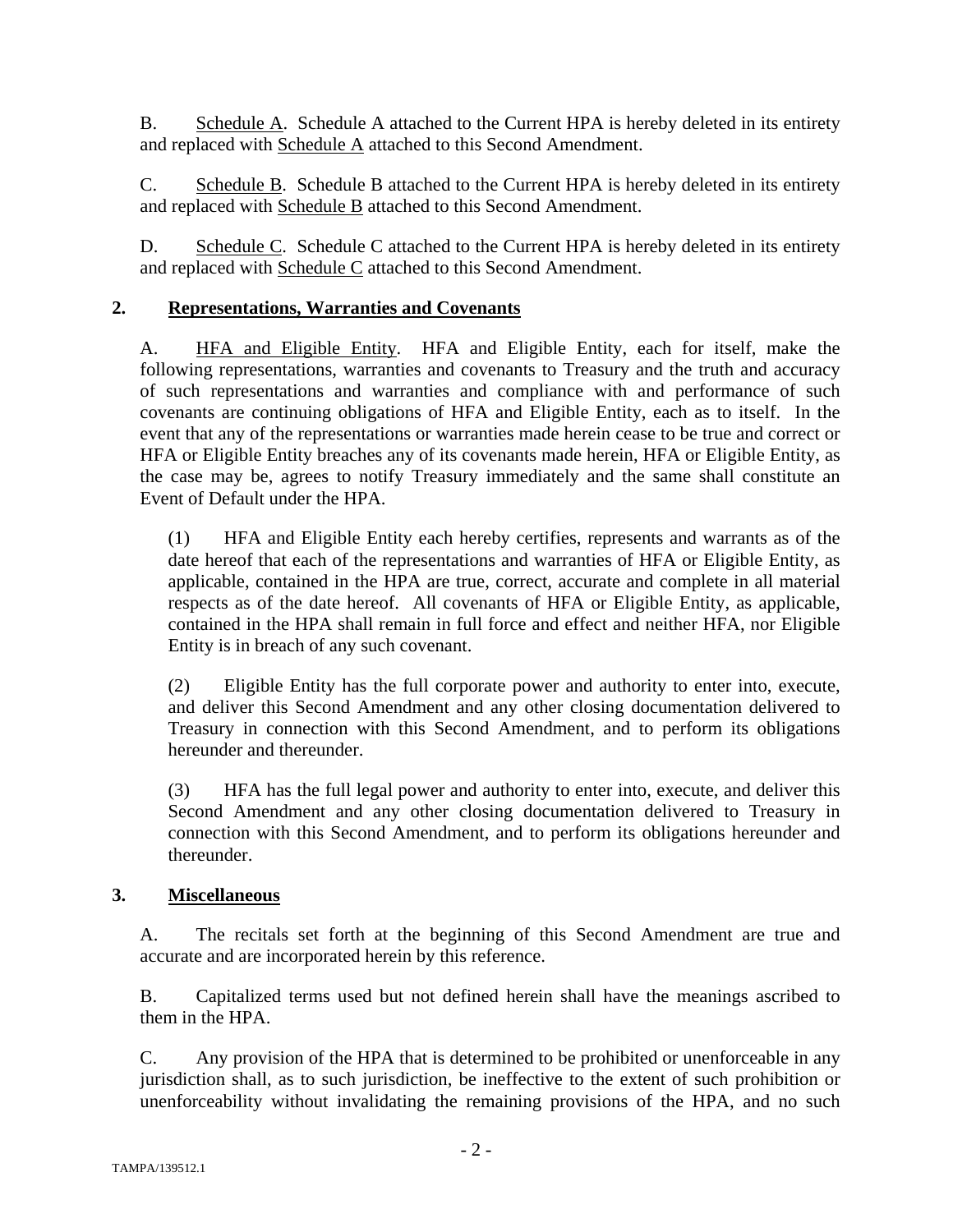prohibition or unenforceability in any jurisdiction shall invalidate such provision in any other jurisdiction.

D. This Second Amendment may be executed in two or more counterparts (and by different parties on separate counterparts), each of which shall be deemed an original, but all of which together shall constitute one and the same instrument. Facsimile or electronic copies of this Second Amendment shall be treated as originals for all purposes.

## [SIGNATURE PAGE FOLLOWS; REMAINDER OF PAGE INTENTIONALLY LEFT BLANK]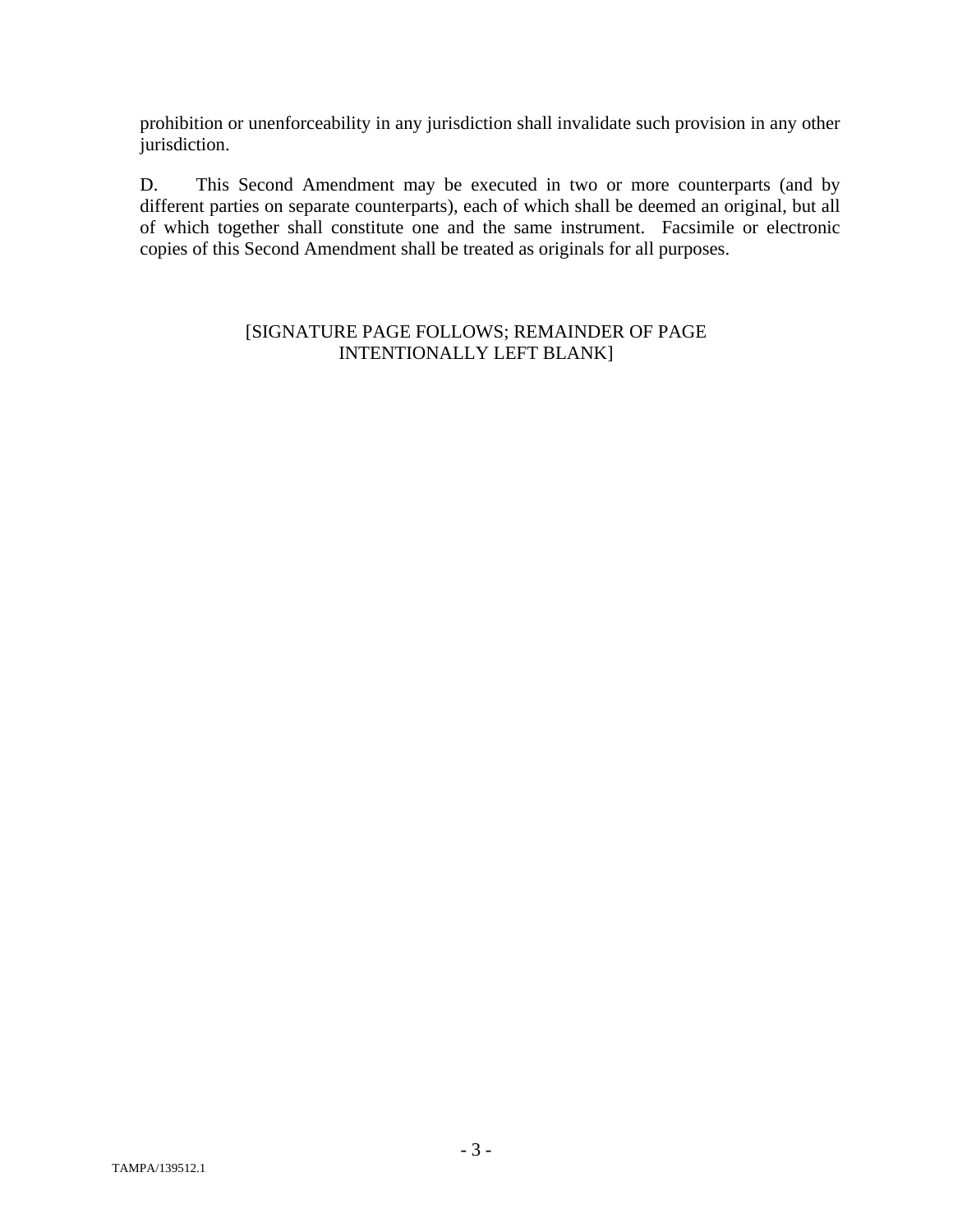**In Witness Whereof**, HFA, Eligible Entity and Treasury by their duly authorized officials hereby execute and deliver this Second Amendment to Commitment to Purchase Financial Instrument and HFA Participation Agreement as of the Amendment Date.

## **HFA**: **TREASURY**:

ALABAMA HOUSING FINANCE **AUTHORITY** 

UNITED STATES DEPARTMENT OF THE **TREASURY** 

By: /s/ Robert Strickland By: Name: Robert Strickland Name: Timothy G. Massad

Title: Executive Director Title: Acting Assistant Secretary for Financial Stability

#### **ELIGIBLE ENTITY**:

ALABAMA HOUSING FINANCE **AUTHORITY** 

By: /s/ Robert Strickland Name: Robert Strickland Title: Executive Director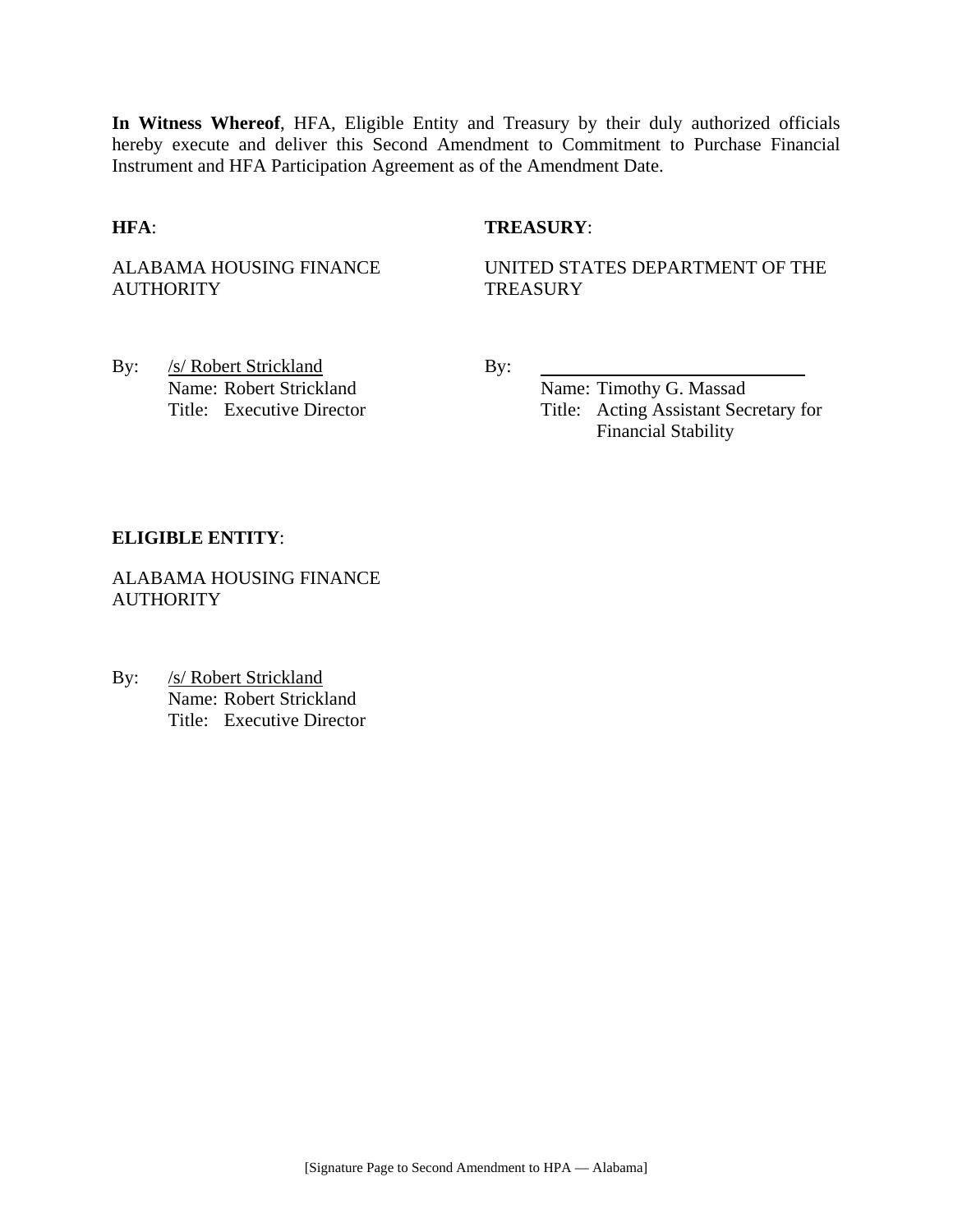In Witness Whereof, HFA, Eligible Entity and Treasury by their duly authorized officials hereby execute and deliver this Second Amendment to Commitment to Purchase Financial Instrument and HFA Participation Agreement as of the Amendment Date.

HFA:

### TREASURY:

ALABAMA HOUSING FINANCE **AUTHORITY** 

UNITED STATES DEPARTMENT OF THE **TREASURY** 

By:

By:

Name: Title:

Name: Timothy G. Massad Title: Acting Assistant Secretary for Financial Stability

#### **ELIGIBLE ENTITY:**

ALABAMA HOUSING FINANCE **AUTHORITY** 

By:

Name: Title: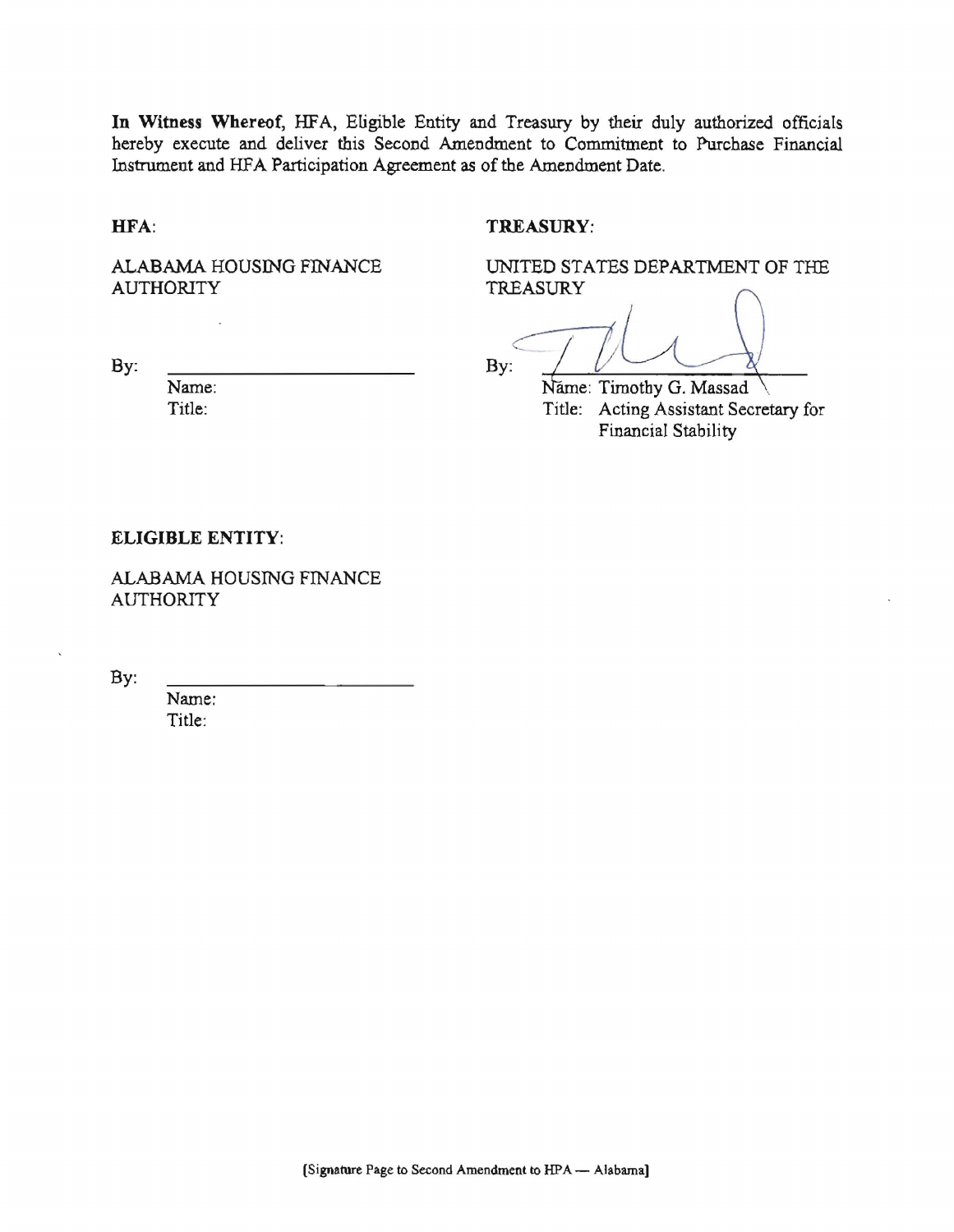# **EXHIBITS AND SCHEDULES**

Schedule A Basic Information<br>Schedule B Service Schedules

Schedule B Service Schedules<br>Schedule C Permitted Expenses

Permitted Expenses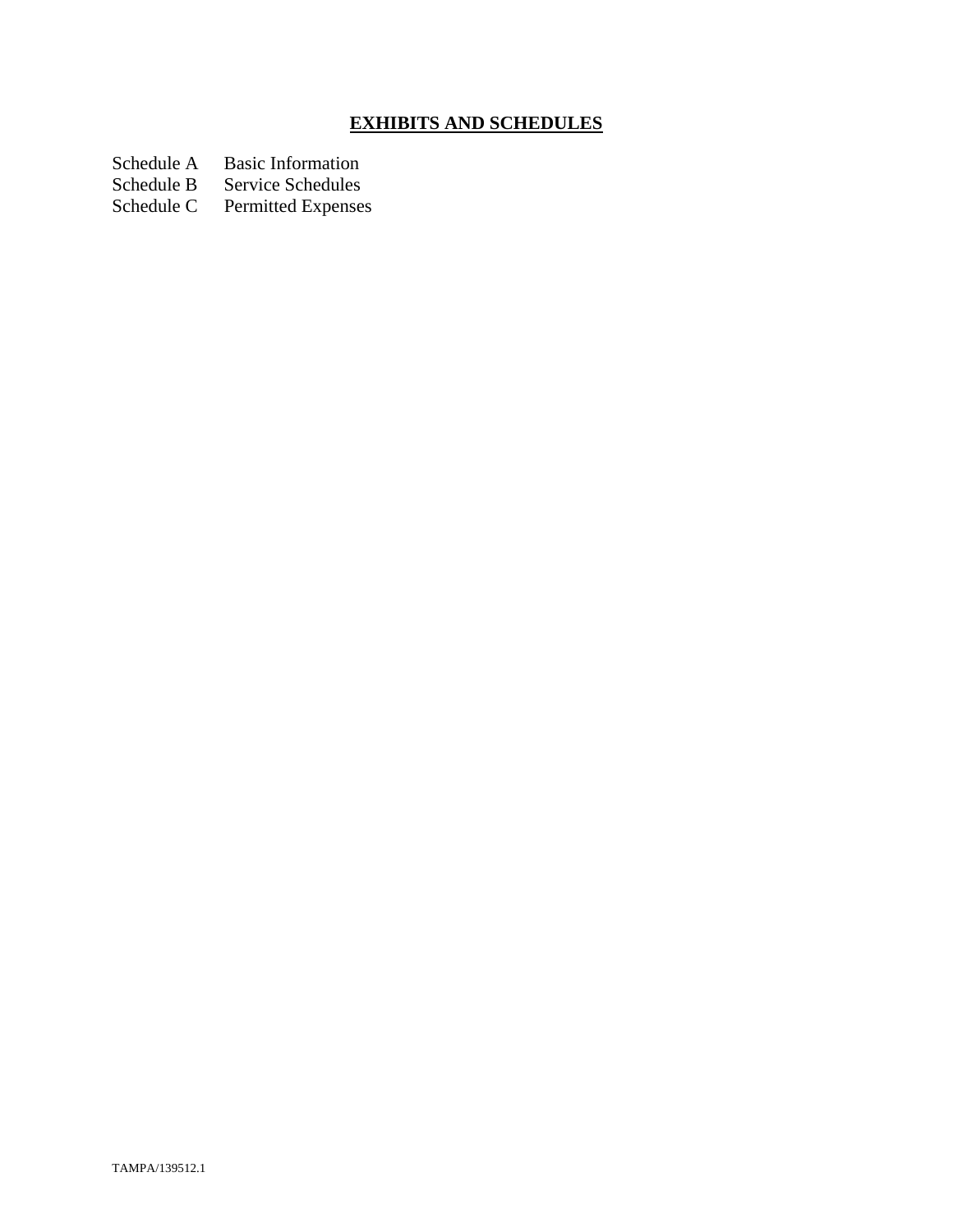## **SCHEDULE A**

## **BASIC INFORMATION**

Eligible Entity Information:<br>Name of the Eligible Entity:

Alabama Housing Finance Authority<sup>1</sup>

Corporate or other organizational form: a public corporation and instrumentality of the State of Alabama, established and existing under the Code of Alabama 1975 §24-1A-1 pursuant to Act No. 80-585 of the Alabama Legislature

Jurisdiction of organization: Alabama

Notice Information:

 $\overline{a}$ 

<sup>1</sup> References in the Agreement to the term "HFA" shall mean the Alabama Housing Finance Agency ("AHFA") in its capacity as an HFA as such term is used in the Agreement; references in the Agreement to the term "Eligible Entity" shall mean AHFA, in its capacity as Eligible Entity as such term is used in the Agreement.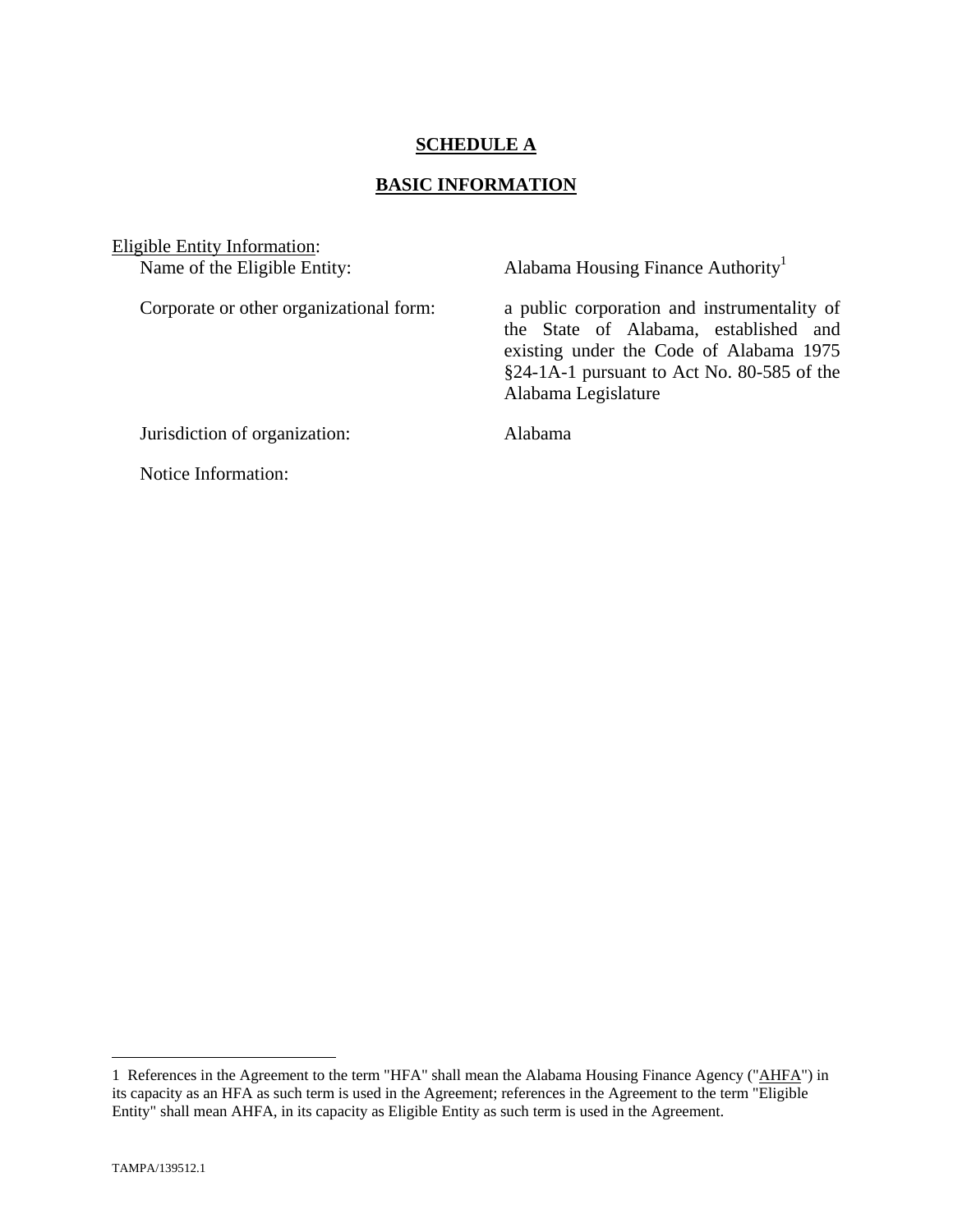| <b>HFA</b> Information:                                                             |                                                                                                                                                                                                       |  |
|-------------------------------------------------------------------------------------|-------------------------------------------------------------------------------------------------------------------------------------------------------------------------------------------------------|--|
| Name of HFA:                                                                        | Alabama Housing Finance Authority                                                                                                                                                                     |  |
| Organizational form:                                                                | a public corporation and instrumentality of<br>the State of Alabama, established and<br>existing under the Code of Alabama 1975 §<br>24-1A-1 pursuant to Act No. 80-585 of the<br>Alabama Legislature |  |
| Date of Application:                                                                | August 31, 2010                                                                                                                                                                                       |  |
| Date of Action Plan:                                                                | September 1, 2010                                                                                                                                                                                     |  |
| Notice Information:                                                                 | Same as Notice Information for Eligible<br>Entity.                                                                                                                                                    |  |
| <b>Program Participation Cap:</b>                                                   | \$162,521,345.00                                                                                                                                                                                      |  |
| Portion of Program Participation Cap<br><b>Representing Original HHF Funds:</b>     | N/A                                                                                                                                                                                                   |  |
| Portion of Program Participation Cap<br><b>Representing Unemployment HHF Funds:</b> | \$60,672,471.00                                                                                                                                                                                       |  |
| Permitted Expenses:                                                                 | \$27,024,240.00                                                                                                                                                                                       |  |
| Closing Date:                                                                       | September 23, 2010                                                                                                                                                                                    |  |
| <b>First Amendment Date:</b>                                                        | September 29, 2010                                                                                                                                                                                    |  |
| <b>Second Amendment Date:</b>                                                       | December 16, 2010                                                                                                                                                                                     |  |
| <b>Eligible Entity Depository Account Information:</b>                              | See account information set forth in the<br>Depository Account Control Agreement<br>Treasury and Eligible Entity<br>between<br>regarding the HHF Program.                                             |  |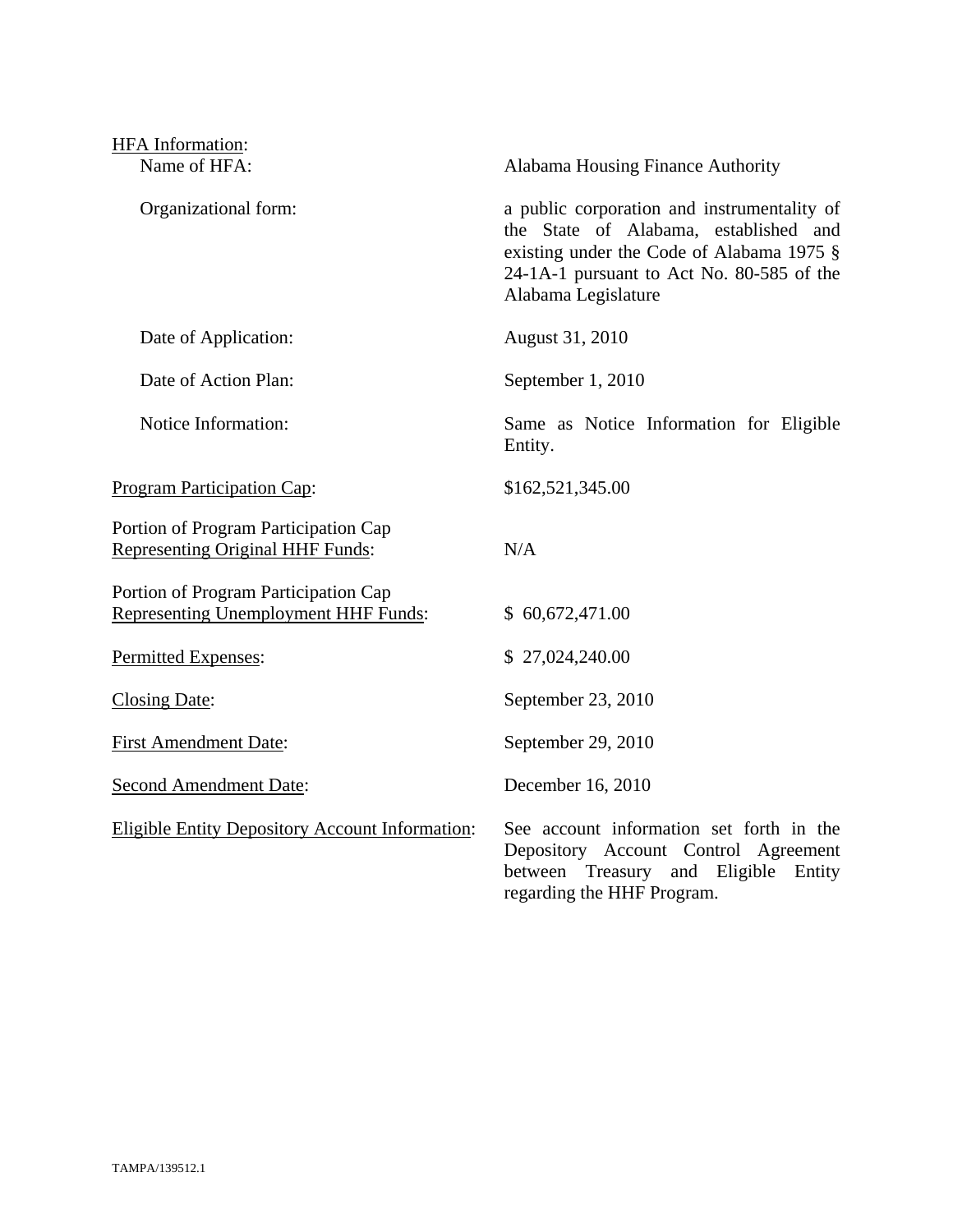## **SCHEDULE B**

## **SERVICE SCHEDULES**

The Service Schedules attached as Schedule B to the Current HPA are hereby deleted in their entirety and replaced with the attached Service Schedules (numbered sequentially as Service Schedule B-1, Service Schedule B-2, et. seq.), which collectively comprise Schedule B to the HPA.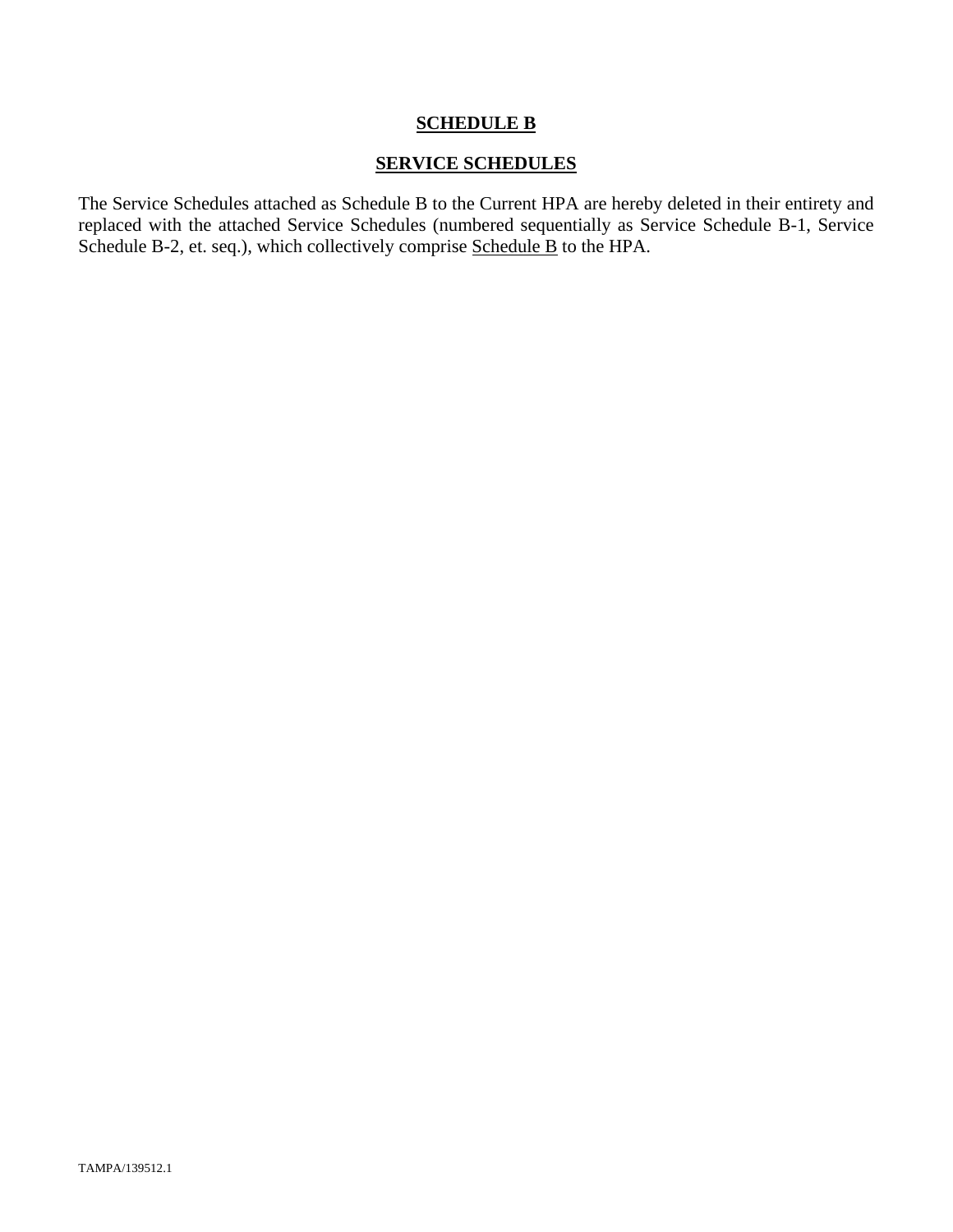# **SERVICE SCHEDULE B-1 ALABAMA HOUSING FINANCE AUTHORITY**



| <b>SUMMARY GUIDELINES</b> |                                                                                                                                                                                                                                                                                                                                                                                                                                                                                                                                                                                                                                |  |
|---------------------------|--------------------------------------------------------------------------------------------------------------------------------------------------------------------------------------------------------------------------------------------------------------------------------------------------------------------------------------------------------------------------------------------------------------------------------------------------------------------------------------------------------------------------------------------------------------------------------------------------------------------------------|--|
| 1. Program Overview       | AHFA will administer HHF to subsidize 100 percent of an<br>eligible unemployed homeowner's current mortgage payments<br>and all other mortgage-related expenses (including subordinate<br>liens, if applicable) during their time of unemployment. The<br>assistance will not exceed a total of 12 consecutive monthly<br>payments or \$15,000 per household.                                                                                                                                                                                                                                                                  |  |
|                           | Alabama's HHF will provide a payment (not to exceed the<br>lesser of six monthly payments plus fees and costs or \$7,500) to<br>a participating homeowner's servicers to bring the homeowner<br>current on his or her delinquent mortgage $(s)$ . If the maximum<br>amount that AHFA will provide exceeds the total amount<br>needed to bring the homeowner current on all existing<br>mortgages, the homeowner must cover any shortfall.<br>The<br><b>AHFA</b><br>payment<br>can<br>cover<br>principal,<br>fees,<br>interest,<br>escrow/impound expenses, delinquent taxes and/or escrow<br>shortage for taxes and insurance. |  |
|                           | Interested homeowners will apply directly to AHFA via a<br>secure website monitored and maintained by AHFA staff.<br>Applications will be evaluated and approved by AHFA staff<br>members. Approved homeowners will be expected to submit<br>certain information documenting their inability to pay their<br>mortgage and supporting their mortgage claims.                                                                                                                                                                                                                                                                    |  |
|                           | Once in the program, homeowners will be expected to re-certify<br>their continued unemployment and residence in the home on a<br>monthly basis. HHF payments will be distributed to servicers<br>by AHFA on a monthly basis, contingent upon homeowner<br>recertification and continued eligibility for unemployment<br>compensation from the Alabama Department of Industrial<br>Relations.                                                                                                                                                                                                                                   |  |
|                           | Assistance will continue for up to 12 consecutive monthly<br>payments (including two months following re-employment), not<br>to exceed \$15,000, or until the property ceases to be the<br>homeowner's primary residence.                                                                                                                                                                                                                                                                                                                                                                                                      |  |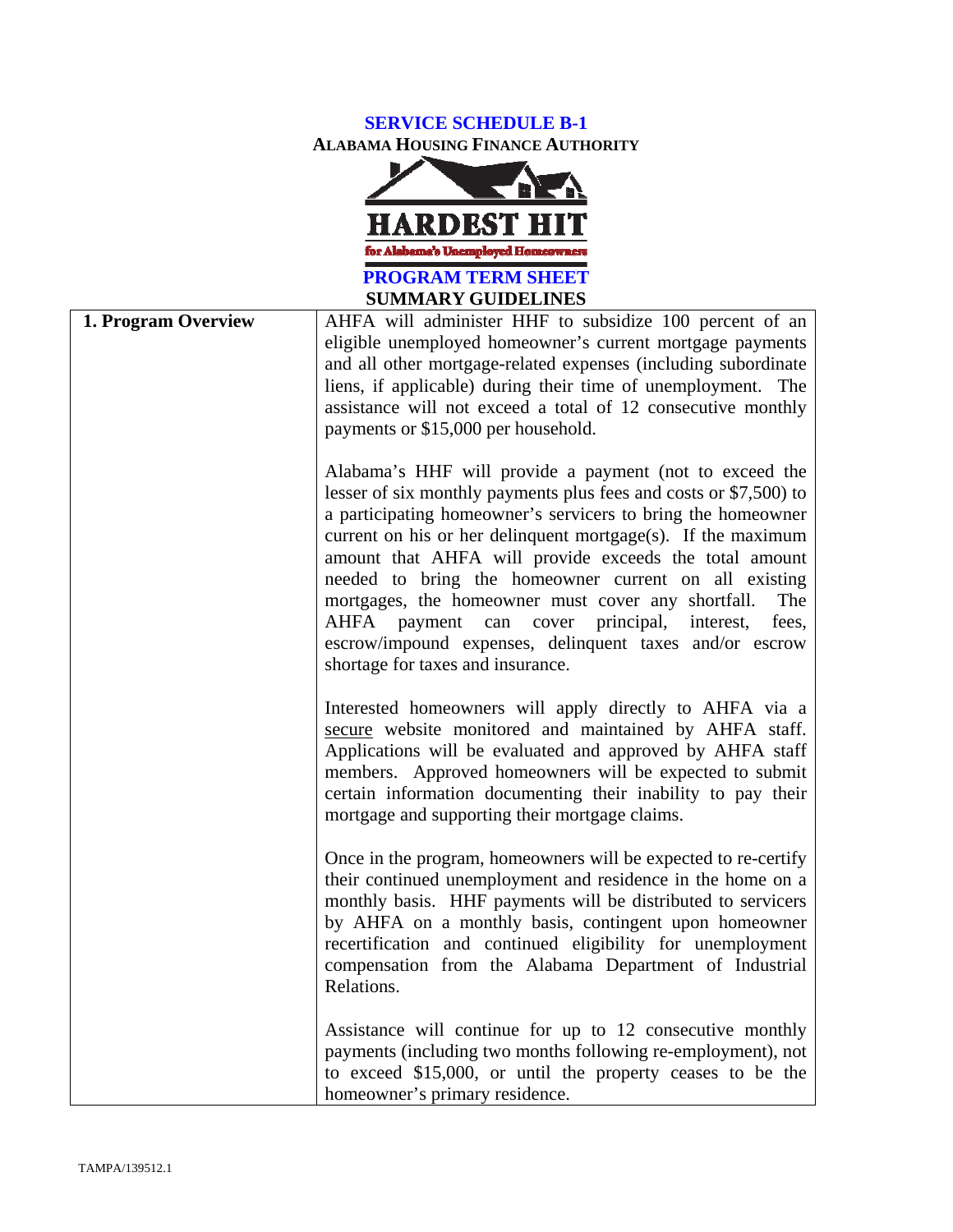| 2. Program Goals                                                       | Provide mortgage payment assistance to unemployed Alabama<br>homeowners with a chance of sustaining homeownership.                                                                                                                                                                                                                                                                                                                                                                                                                                                                                                                                                                                                                                          |
|------------------------------------------------------------------------|-------------------------------------------------------------------------------------------------------------------------------------------------------------------------------------------------------------------------------------------------------------------------------------------------------------------------------------------------------------------------------------------------------------------------------------------------------------------------------------------------------------------------------------------------------------------------------------------------------------------------------------------------------------------------------------------------------------------------------------------------------------|
| 3. Target Population /<br><b>Areas</b>                                 | This program will assist low- to moderate-income families in<br>Alabama. AHFA does not anticipate targeting this assistance on<br>a geographic basis.                                                                                                                                                                                                                                                                                                                                                                                                                                                                                                                                                                                                       |
| 4. Program Allocation<br>(Excluding<br><b>Administrative Expenses)</b> | \$135,497,105.00                                                                                                                                                                                                                                                                                                                                                                                                                                                                                                                                                                                                                                                                                                                                            |
| <b>5. Borrower Eligibility</b><br><b>Criteria</b>                      | Alabama homeowners who have been declared eligible by the<br>Alabama Department of Industrial Relations to receive state<br>unemployment compensation benefits may apply for assistance.<br>Also, applicants must have a total annual household income of<br>less than 140 percent of the state median income. Based on the<br>current state median annual income of \$54,100, the program's<br>maximum annual income limit, as of August 2010, will be<br>\$75,740. AHFA may change this income limit annually when<br>new income data becomes available from the U.S. Department<br>of Housing and Urban Development.<br>Homeowners will be required to provide a financial Hardship<br>Affidavit attesting to their inability to pay their mortgage. HHF |
|                                                                        | will be available to qualified homeowners on a first-come, first-<br>served basis.                                                                                                                                                                                                                                                                                                                                                                                                                                                                                                                                                                                                                                                                          |
| 6. Property / Loan<br><b>Eligibility Criteria</b>                      | The homeowner must currently occupy the property as their<br>primary residence, and the residence must be located within the<br>state of Alabama. Eligible structures include single-family<br>homes, attached or detached, and manufactured housing<br>attached to real property. Existing mortgage loans on the<br>property must have an unpaid principal balance totaling no<br>more than \$258,691. Alabama HHF will be available only for<br>mortgages executed and recorded on or before September 1,<br>2010.                                                                                                                                                                                                                                        |
| 7. Program Exclusions                                                  | Mortgage loans on second homes or investment properties will<br>not be eligible for HHF assistance.                                                                                                                                                                                                                                                                                                                                                                                                                                                                                                                                                                                                                                                         |
| <b>8. Structure of Assistance</b>                                      | Homeowners receiving funds will execute a note and a<br>subordinate mortgage lien in favor of AHFA that will be<br>recorded in public records against the property. Loans will be<br>zero percent and non-amortizing.                                                                                                                                                                                                                                                                                                                                                                                                                                                                                                                                       |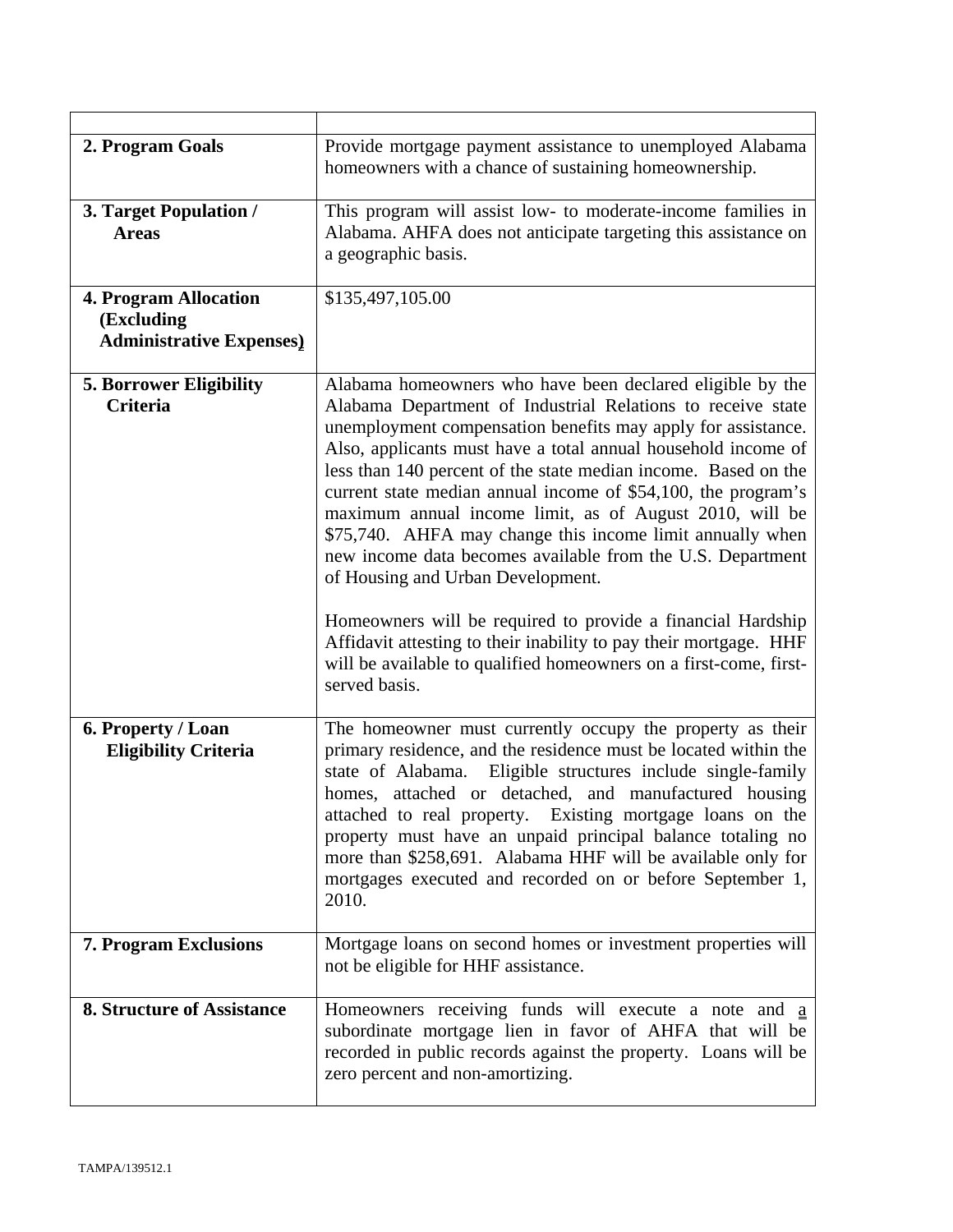|                                                               | Loans originated between the pilot program commencement and<br>December 31, 2012, will be forgiven over a five-year term at 20<br>percent per year. Loans originated between January 1, 2013,<br>and December 31, 2013, will be forgiven over a four-year term<br>at 24 percent per year. Loans originated between January 1,<br>2014, and December 31, 2014, will be forgiven over a three-<br>year term at 33.3 percent per year. No loans will be originated<br>after December 31, 2014. On or before December 31, 2017, or<br>such later date allowed by Treasury, any remaining or<br>recaptured funds will be returned to Treasury.                                                                                                                   |
|---------------------------------------------------------------|-------------------------------------------------------------------------------------------------------------------------------------------------------------------------------------------------------------------------------------------------------------------------------------------------------------------------------------------------------------------------------------------------------------------------------------------------------------------------------------------------------------------------------------------------------------------------------------------------------------------------------------------------------------------------------------------------------------------------------------------------------------|
|                                                               | Loans will be repayable only if the homeowner sells the<br>property before the forgiveness period expires and there is<br>sufficient equity to pay all or part of the unforgiven balance of<br>the loan. Repaid HHF funds will be re-invested back into new<br>homeowner loans until December 31, 2014.                                                                                                                                                                                                                                                                                                                                                                                                                                                     |
|                                                               | Ongoing monitoring, repayments and satisfactions will be<br>conducted through AHFA.                                                                                                                                                                                                                                                                                                                                                                                                                                                                                                                                                                                                                                                                         |
| 9. Per Household Assistance                                   | Assistance per household not to exceed 100 percent of the<br>household's monthly mortgage payments for 12 consecutive<br>months (including all payments needed to bring loans current),<br>with total assistance per household never to exceed \$15,000.                                                                                                                                                                                                                                                                                                                                                                                                                                                                                                    |
| <b>10. Duration of Assistance</b>                             | HHF payments will be distributed to servicers by AHFA on a<br>monthly basis. Assistance will continue for no more than 12<br>consecutive monthly payments (including two months<br>following re-employment), not to exceed \$15,000, or until the<br>property ceases to be the homeowner's primary residence.<br>Assistance will last only as long as the maximum available<br>amount (which will be \$15,000 less all total due payments<br>required to bring homeowner current on eligible mortgage loans<br>which are paid by AHFA) covers 100 percent of the<br>household's monthly mortgage payments. Assistance will cease<br>two months after homeowner returns to work, regardless of<br>whether the maximum available benefits have been received. |
| 11. Estimated Number of<br>Participating<br><b>Households</b> | Based upon maximum assistance of \$15,000 per household, it is<br>projected that an estimated 9,033 households may be assisted.<br>average assistance per household is<br>the<br>\$10,000,<br>If<br>approximately 13,500 households may be assisted.                                                                                                                                                                                                                                                                                                                                                                                                                                                                                                        |
| 12. Program Inception /<br><b>Duration</b>                    | HHF will be available to homeowners after approval by<br>Treasury and will last as long as funds are available. After<br>successful completion of a pilot program to begin on December                                                                                                                                                                                                                                                                                                                                                                                                                                                                                                                                                                      |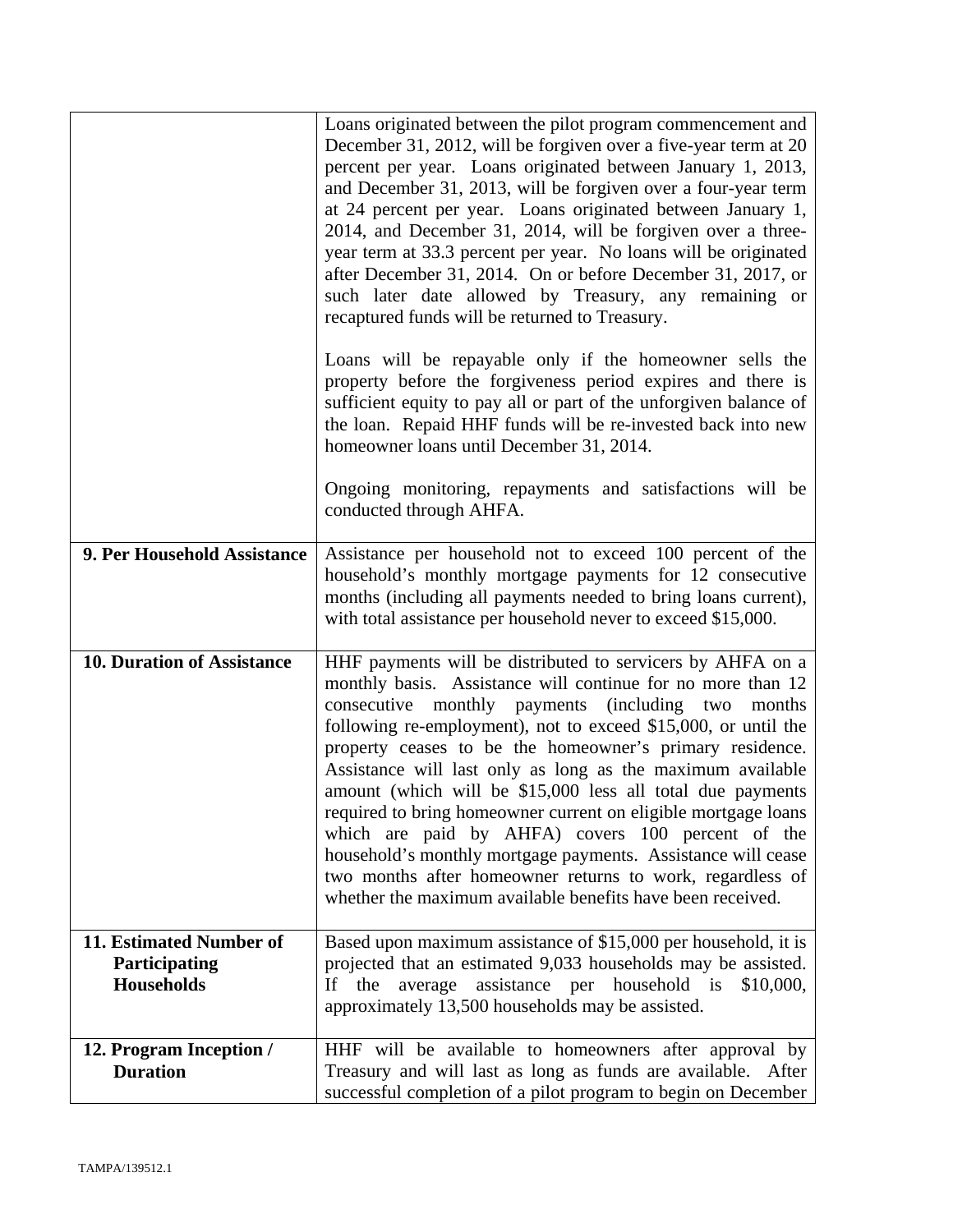|                                                                         | 1, 2010, AHFA anticipates that funds will be available<br>statewide on or about February 1, 2011. AHFA expects the<br>initial funding allocation to be expended within three years,<br>though funds will be recycled until December 31, 2014.                           |  |
|-------------------------------------------------------------------------|-------------------------------------------------------------------------------------------------------------------------------------------------------------------------------------------------------------------------------------------------------------------------|--|
| <b>13. Program Interactions</b><br>with Other HFA<br><b>Programs</b>    | As AHFA has access to the largest concentration of low- to<br>moderate-income homeowners in Alabama with an in-house<br>servicing portfolio of 21,000 loans, we anticipate that a number<br>of existing AHFA customers will use HHF.                                    |  |
| 14. Program Interactions<br>with HAMP                                   | This assistance can interact with any and all loan modification<br>programs, including HAMP, provided that the homeowner<br>meets the qualifications established by AHFA and Treasury for<br>HHF. HHF funds can be utilized before or after assistance from<br>HAMP UP. |  |
| 15. Program Leverage with<br><b>Other Financial</b><br><b>Resources</b> | None.                                                                                                                                                                                                                                                                   |  |
| 16. Qualify as an<br>Unemployment<br>Program                            | $\square$ No<br>$\boxtimes$ Yes                                                                                                                                                                                                                                         |  |